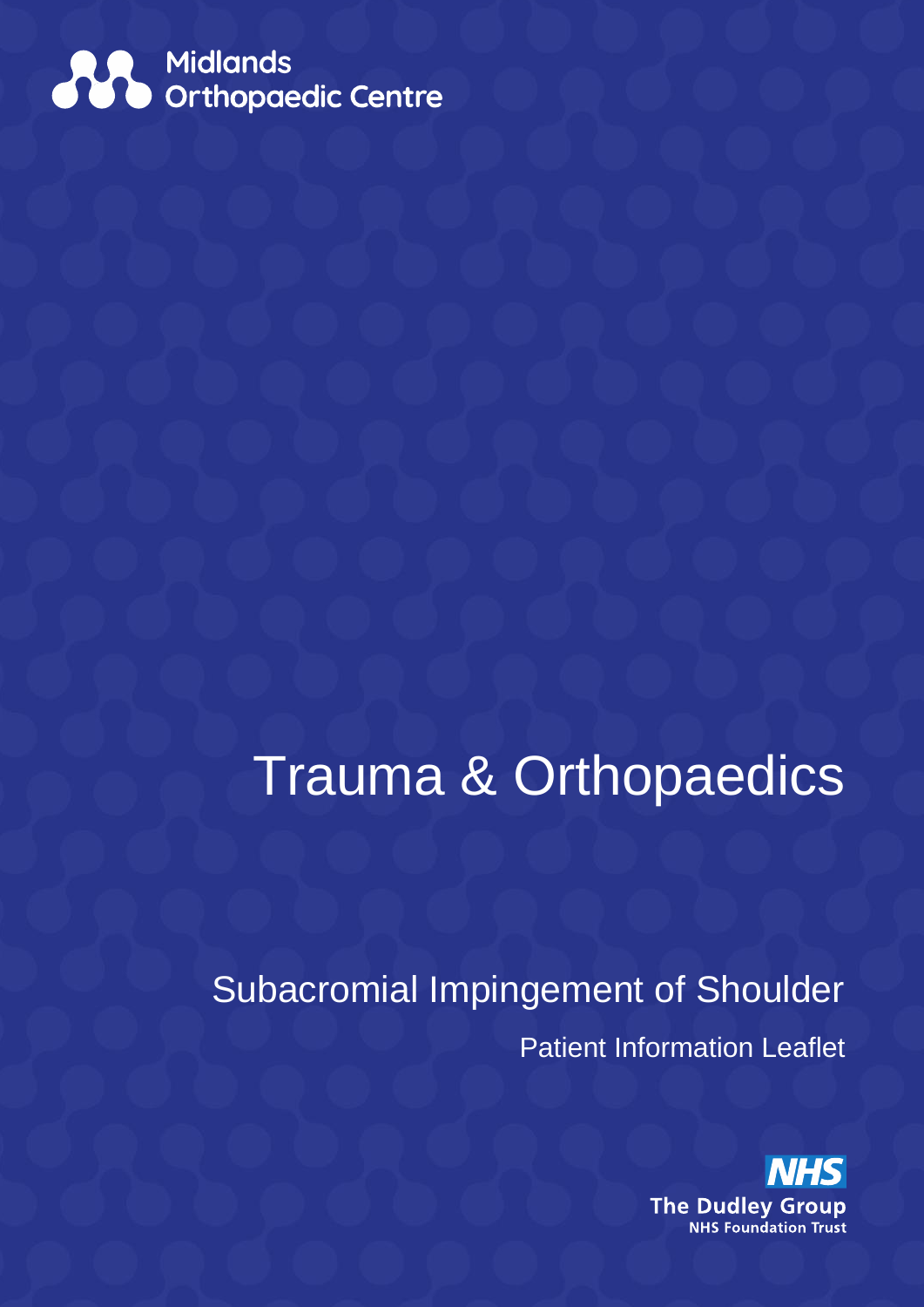# **Introduction**

#### **About your shoulder**

The shoulder is a ball and socket joint formed by a ball at the top of your arm bone and a socket which is part of the shoulder blade.



Above the ball and socket joint is a prominence of the shoulder blade called the acromion. A ligament, called the coracoacromial ligament, attaches to this bony prominence. Together, this forms an arch, and the space between the arch and the joint is called the subacromial space.

A group of muscles called the rotator cuff moves and controls the position of the ball on the socket. These muscles attach from the shoulder blade on to the top of the arm bone passing through the subacromial space. A small fluid filled lining (bursa) cushions the tendon from the roof of the arch.

When you move your arm away from your side, the subacromial space is narrowed (picture on right).

# **What is impingement?**

The rotator cuff tendon appears to be vulnerable to damage or degeneration (wear and tear), particularly in the subacromial space. Unfortunately, this is more likely as we get older.

The damage can range from inflammation, to tears in the tendon. We do not know why some people are susceptible to these problems. Sometimes, there is a precipitating event that makes the shoulder painful. For example, over-use, or a new (overhead) arm activity, such as DIY, hedge trimming in the garden or carrying luggage.

Once the tendon becomes affected, it swells, causing more narrowing of the subacromial space. This leads to the tendon and the bursa becoming "pinched" under the arch. Sometimes, small calcium deposits are formed in the tendon as a result of the inflammation.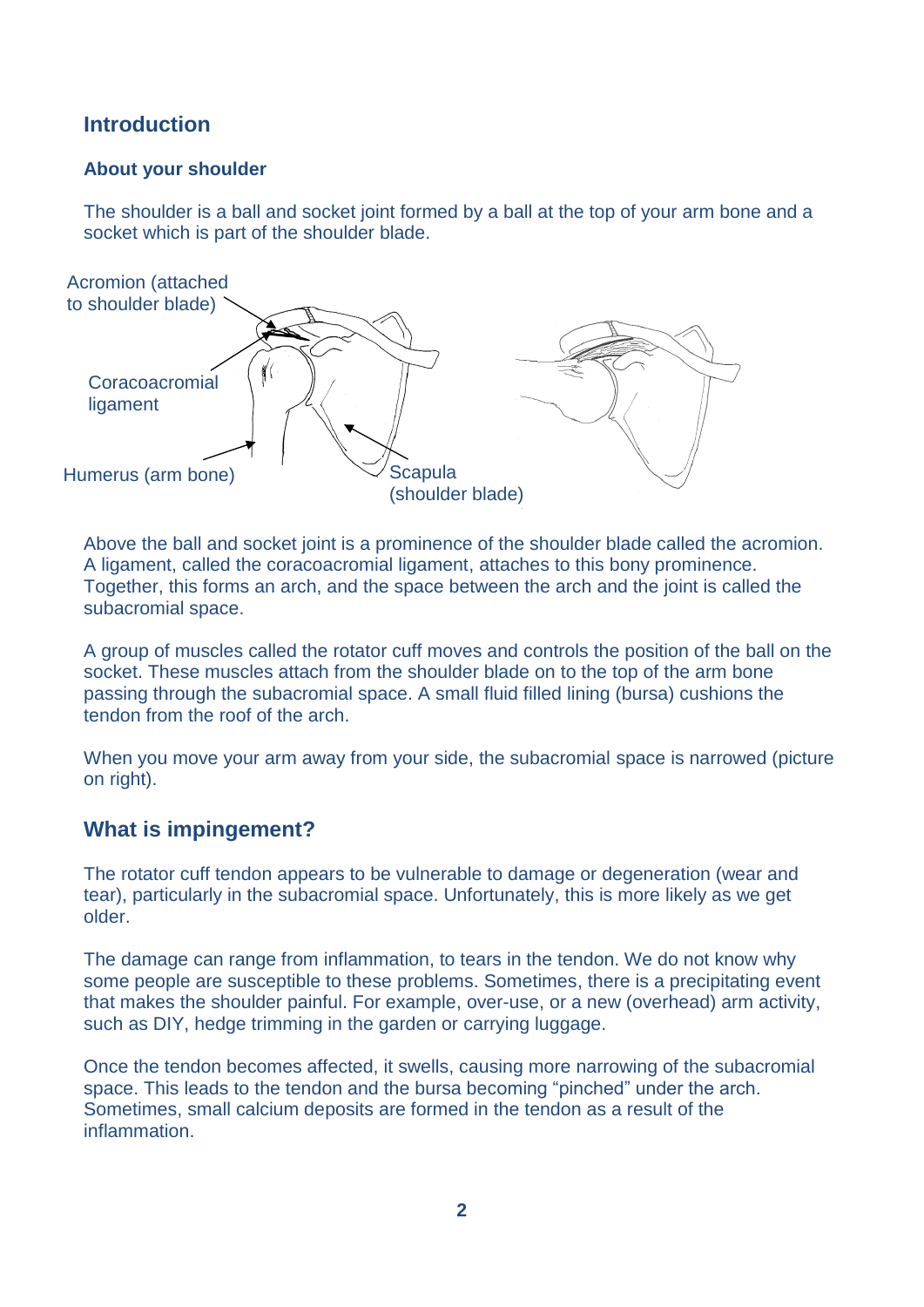Tears in the tendon can occur from sudden events such as falling, but more commonly they are caused gradually by a wear and tear effect on the tendon. This is partially age related but may result from impingement. The tears can be partial or full thickness.

#### **How common is it?**

It is extremely common. It is the most common problem in the shoulder, and 20 per cent of people will have it at some time in their lives.

#### **What are the symptoms?**

The main complaint is one of pain, often felt on the outside of the upper arm. The classical presentation is of a "painful arc", when the arm is moved out to the side and up to the ear (see diagram). This corresponds with the narrowing of the subacromial space. When the inflammation is active, you may experience pain at night, or when your arm is resting.



#### **What tests may be done?**

The main way we diagnose subacromial impingement is from your symptoms and by examining your shoulder. An X-ray will be taken, although this will only show bones and does not show muscle inflammation or wear and tear. You may be sent for an ultrasound scan or a magnetic resonance imaging (MRI) scan. Both show tendons of the rotator cuff and can highlight if they are torn.

#### **What are the treatment options?**

Treatment is usually started with non-surgical methods. A small proportion of people need an operation, when the shoulder has not responded to the non-surgical methods of treatment.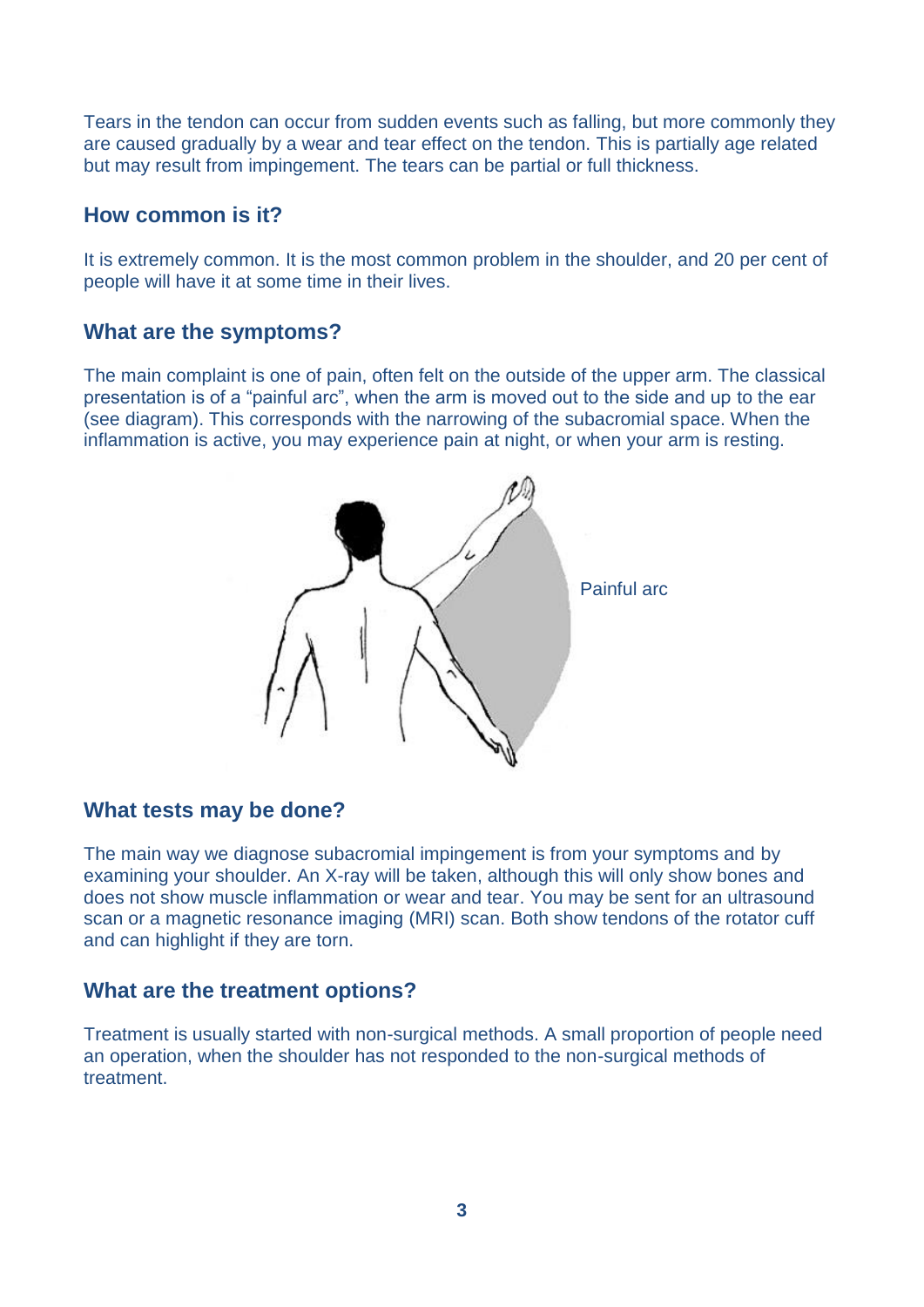# **Non-surgical treatments (conservative treatment)**

#### **Physiotherapy**

An assessment of your shoulder will be done, and from this a programme of exercises will be given to you. These may include exercises to strengthen the muscles around your shoulder blade, improve your posture, stretching exercises and/or strengthening your rotator cuff.

#### **Injections**

These are given into the subacromial space aiming for the bursa, not the tendon itself. Usually, a mixture of local anaesthetic and steroid is given. Injections can be effective, but may increase the pain for the first 24 hours. Doctors will generally not want to give more than three injections in a year. If the symptoms keep returning, other treatments may be necessary.

#### **What you can do – "self-help ideas"**

- If possible, stop the activity that causes the pain, or find a different way of doing it.
- Try some shoulder blade exercises. Think about your posture try and gently square your shoulder blades, keeping your elbows still.
- If you are involved in a sport/profession using repetitive movements, seek advice on your technique. A physiotherapist may be able to give you advice on your movement patterns as well as appropriate stretching and progressive strengthening exercises.
- $\bullet$  Try to break the pain cycle by using methods such as pain medication, non-steroidal anti-inflammatory tablets, or cream. Always check with your doctor or chemist that you have no allergies or conditions that are influenced by these drugs.

If you have not tried some of the ideas listed above, it is worth doing so now.

# **Surgical treatment**

If your symptoms do not settle with the above measures, then an operation may be suggested.

The operation done most frequently is a subacromial decompression (SAD). This is done by keyhole surgery (arthroscopy). This is usually done as a day procedure.

The operation involves cutting the ligament and shaving away part of the prominence on the underside of the acromion bone. This aims to increase the subacromial space. This allows the tendon to move more freely and breaks the cycle of impingement and inflammation.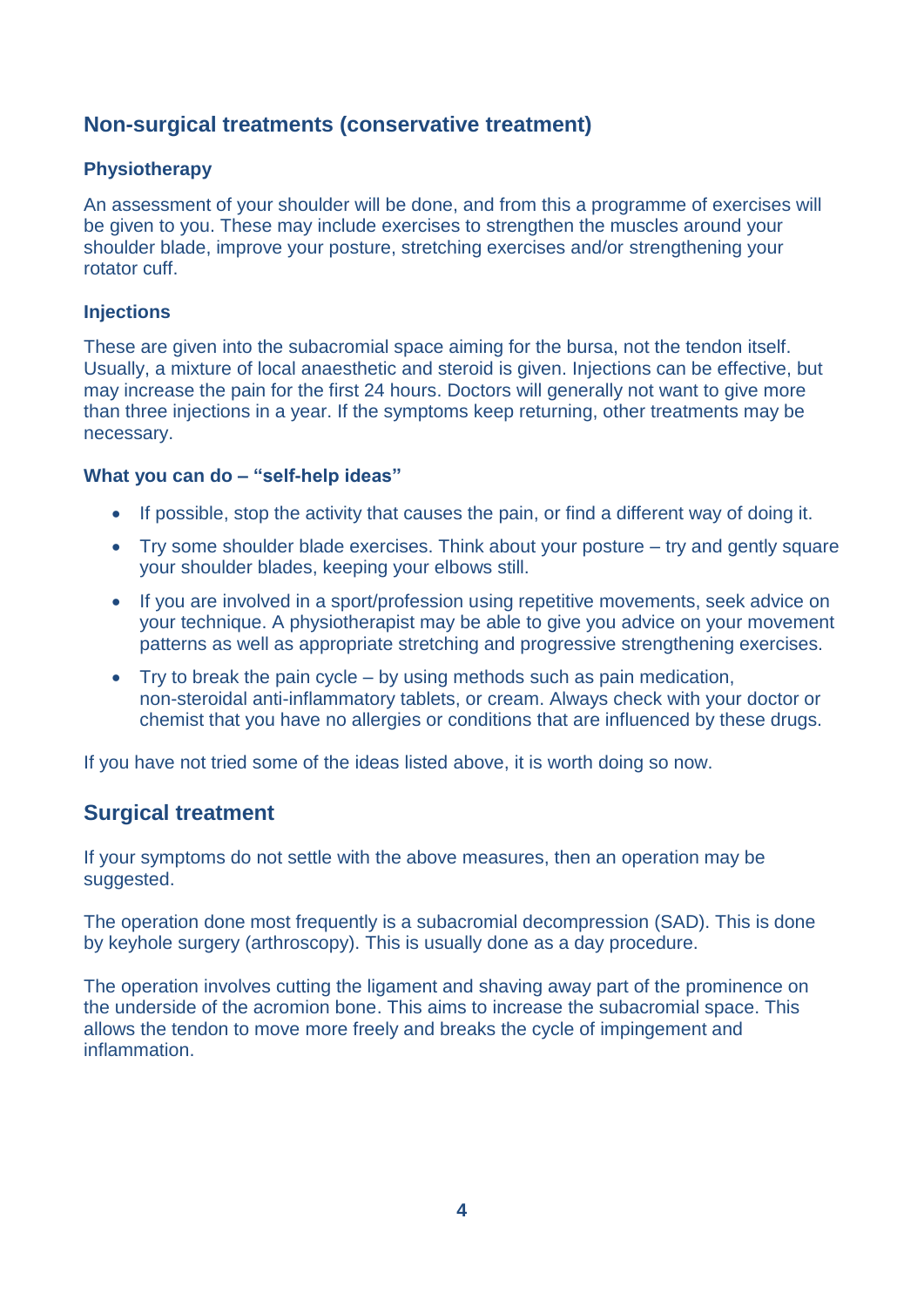Shaded area of acromion is shaved and the ligament is cut



If the rotator cuff tendon is torn, the surgeon may be able to repair it. According to a recent study, the exact mechanism by which arthroscopic subacromial decompression (ASAD) surgery provides improvement is now uncertain. The trial also demonstrates that some patients can improve without surgery. The British Orthopaedic Association (BOA) recommends careful patient selection and informed shared decision making for ASAD in this patient group. Rehabilitation after tendon repair is longer than after the decompression operation alone.

# **What are the risks?**

All operations involve an element of risk. We do not want to overemphasise them, but feel that you should be aware of them before and after your operation. The risks include:

- a) Infection: these are usually superficial wound problems. Occasionally, deep infection may occur many months after the operation (less than one per cent).
- b) Persistent pain or stiffness around the shoulder. Five to 20 per cent of patients will still have these symptoms after the operation.
- c) Damage to the nerves and blood vessels around the shoulder (less than one per cent).
- d) A need to re-do the surgery is rare. In less than five per cent of cases, further surgery is needed within 10 years.
- e) Complications related to the anaesthetic, such as sickness, nausea or rarely cardiac, respiratory or neurological (less than one per cent).

# **Will it be painful?**

Although you will only have keyhole incisions, the procedure can be painful due to the surgery performed inside your shoulder. Sometimes, a nerve block will be given around the nerves in the shoulder. This means that your arm will feel numb when you awake from the anaesthetic, and this will last for several hours. When you begin to feel the sensation returning, you should start taking the pain medication that you have been given.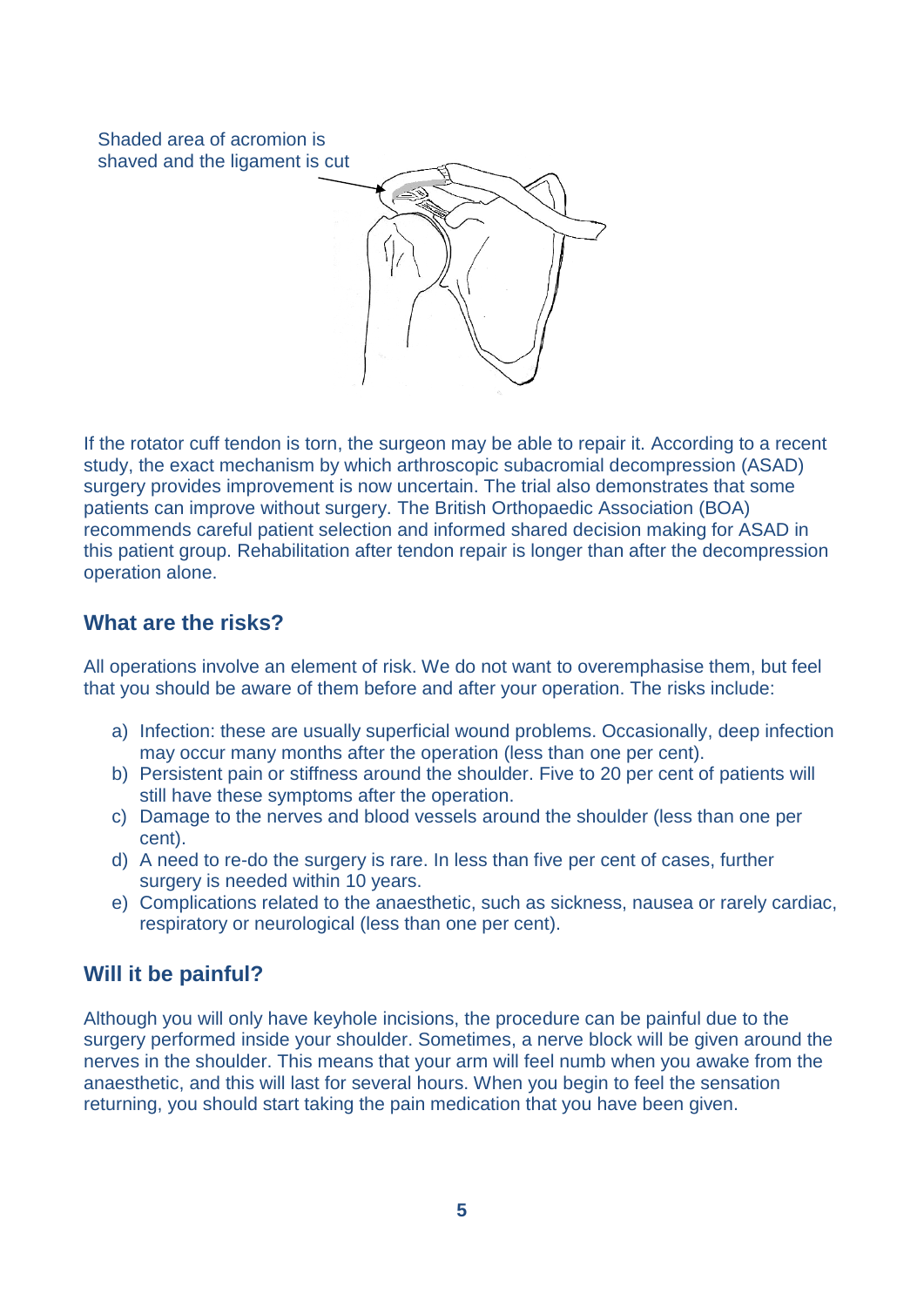# **Do I need to wear a sling?**

The sling is for comfort only. Take it off as often as you wish. Normally, it is discarded after a few days.

# **Will I need to do exercises?**

Yes. You will be shown exercises by the physiotherapist and you will need to continue doing exercises after you go home. This is to stop your shoulder getting stiff.

#### **What do I do about the wound?**

You will not have any stitches, only small sticking plaster strips covering the wounds. You will have an absorbent pad to keep the shoulder area dry. Usually, the wound dressings will be removed at your GP surgery at around 10 to 12 days, by which time the wounds will have healed. You can wash and shower or use ice packs, but remember to protect the wounds with cling film or a plastic bag.

# **When do I return to the clinic?**

This is usually arranged for approximately eight weeks after your operation to check on your progress. Further clinic visits may be arranged after this as necessary.

#### **Are there things that I should avoid?**

There are no restrictions (other than pain) to movement. Do not be frightened to start moving the arm as soon as possible, and move as often as you can. Gradually, the movements will become less painful.

- Avoid heavy lifting for at least four weeks.
- Avoid overactivity or overdoing your exercises, and keep your arm out of positions that increase the pain.

#### **How am I likely to progress?**

You should be able to move your arm comfortably below shoulder height by four weeks and above shoulder height by six weeks.

Normally, the operation is done to relieve pain from your shoulder, and this usually happens within six months for 80 per cent to 90 per cent of people. There may be improvements for up to one year.

#### **When can I drive?**

You can drive as soon as you feel able. This is normally within two to three weeks. Check that you can manage all controls.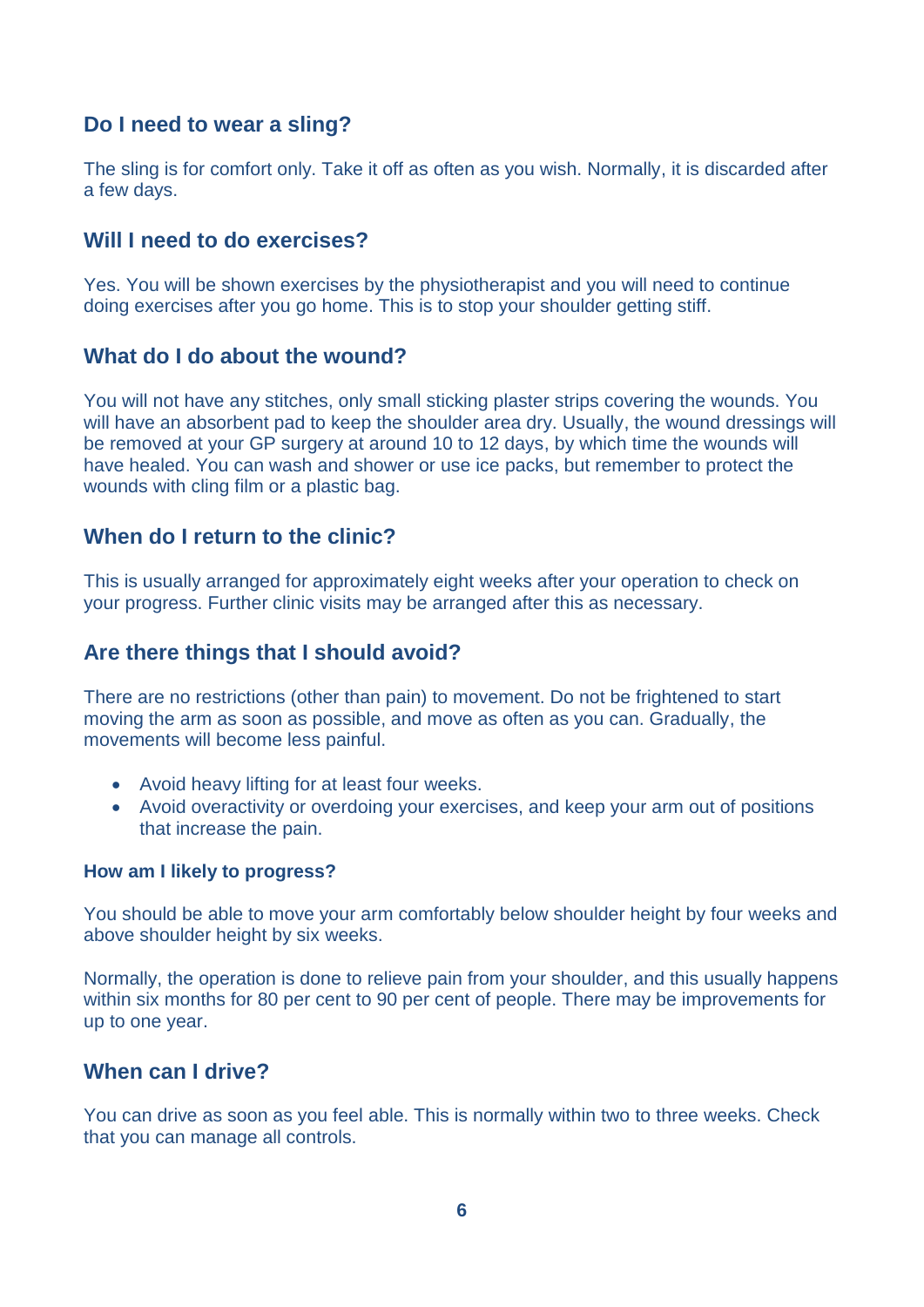#### **When can I return to work?**

This will depend on the type of work you do. If you have a job involving arm movements close to your body, you may be able to return within two weeks. Most people return to work in a month.

#### **When can I start my leisure activities?**

Your ability to start these activities will depend on pain, range of movement and the strength that you have in your shoulder. Nothing is forbidden, but it is advisable to start with short sessions involving little effort, and then gradually increase the effort or time for the activity. Sustained or powerful overhead activities may take longer to become comfortable.

# **Exercises**

- Use painkillers and/or ice packs to reduce the pain before you exercise if necessary.
- Do short frequent sessions (e.g. five to 10 minutes, four times a day) rather than one long session.
- It is normal for you to feel aching, discomfort or stretching sensations when you do these exercises. However, intense and lasting pain (e.g. more than 30 minutes) is an indication to change the exercise by doing it less forcefully or less often.

# **Further information**

Orthopaedic and Fracture Clinic: 01384 456111 ext. 2220 (Monday to Friday)

**Midlands Orthopaedic Centre** 

[dgft.midlandsorthopaediccentre@nhs.net](mailto:dgft.midlandsorthopaediccentre@nhs.net)

**01384 456111 ext. 4638** 

[dgft.vfc.dudley@nhs.net](mailto:dgft.vfc.dudley@nhs.net)

<http://www.midlandsorthopaediccentre.co.uk/>

YouTube Please visit our [YouTube channel](https://www.youtube.com/channel/UCna9SuLas04jwq3zyFqX5gA) to access some of our fracture patient information videos

**in** Are you following the MOC LinkedIn page?